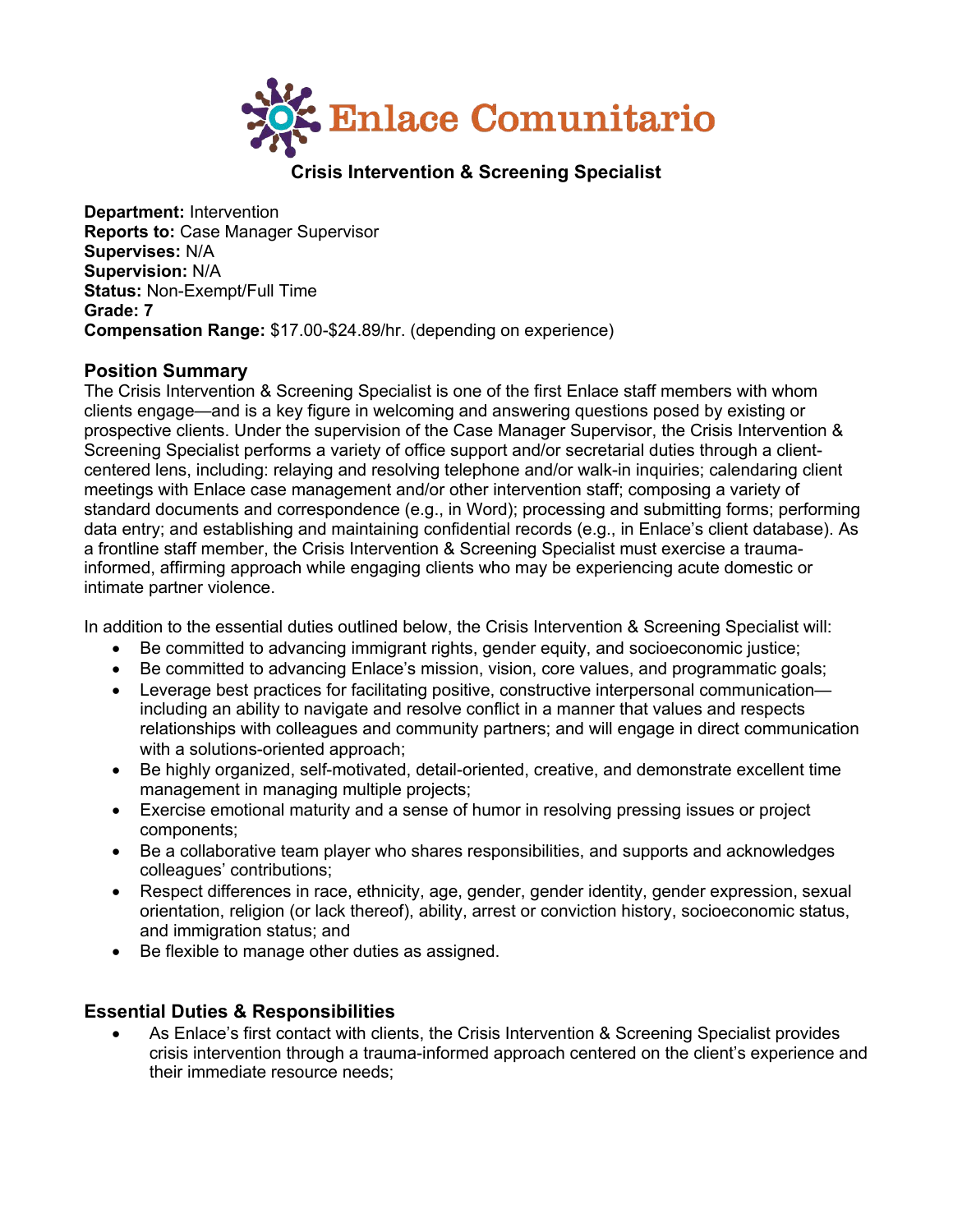

- Completes Primeros contactos via telephone and/or in person;
- Screens phone calls and schedules appointments with Enlace's staff and/or provides clients with appropriate referrals to partner agencies or other social services;
- Greets and directs visitors to their appointments;
- Works in collaboration with the Case Manager Supervisor to staff client cases;
- Maintains employee appointment calendars in Microsoft Outlook;
- Ensures all "Primer Contactos" (screening forms) are entered into Enlace's client database (ClienTrax) in a timely fashion;
- Answers inquiries concerning Enlace's activities and operations, and maintains a log of inquires and referrals as required;
- Performs a variety of assignments which are sometimes confidential in nature;
- Prepares photocopies, folders, and facsimiles, and operates a variety of office equipment including a personal computer;
- Attends staff meetings and records meeting minutes;
- Participates in agency planning and organizational development; and
- Maintains and updates current information regarding programs and services available in the community and distributes to staff on a quarterly basis.

The duties and responsibilities outlined above do not comprise a comprehensive list and are intended to provide a representation of the general nature and level of work performed by an employee in this capacity. Enlace maintains the right to augment, realign, or remove duties and responsibilities as business dictates.

## **Knowledge, Skills, & Abilities**

The following characteristics are essential to the performance of this position.

- Ability to speak and write in both Spanish and English are requirements;
- Ability to use, and exercise proficiency in, word processing and data entry programs;
- Ability to maintain strict confidentiality of records and information;
- Comfort with receptionist-aligned skills (e.g., honed client engagement and scheduling skills);
- Ability to communicate effectively, both verbally and in writing;
- Skilled in organizing and coordinating multiple tasks and client-centered materials;
- Ability to understand and follow specific instructions and procedures;
- Skilled in the use of operating basic office equipment (e.g., copier, fax, scanner);
- Ability to create, compose, and edit written materials; and
- Ability to maintain calendars and schedule appointments.

**Please note**: an individual is not required to disclose information about mental or physical limitations that may potentially interfere with work performance. However, a reasonable accommodation is only possible if Enlace is notified of modifications that may be necessary for the individual to adequately perform the duties of the position.

*Enlace is an equal opportunity employer. We value a diverse workforce and an inclusive workplace culture. Enlace encourages applications from all qualified individuals without regard to race, color, religion, gender, sexual orientation, gender identity and expression, age, national origin, marital status, immigration status, disability, or veteran status.*